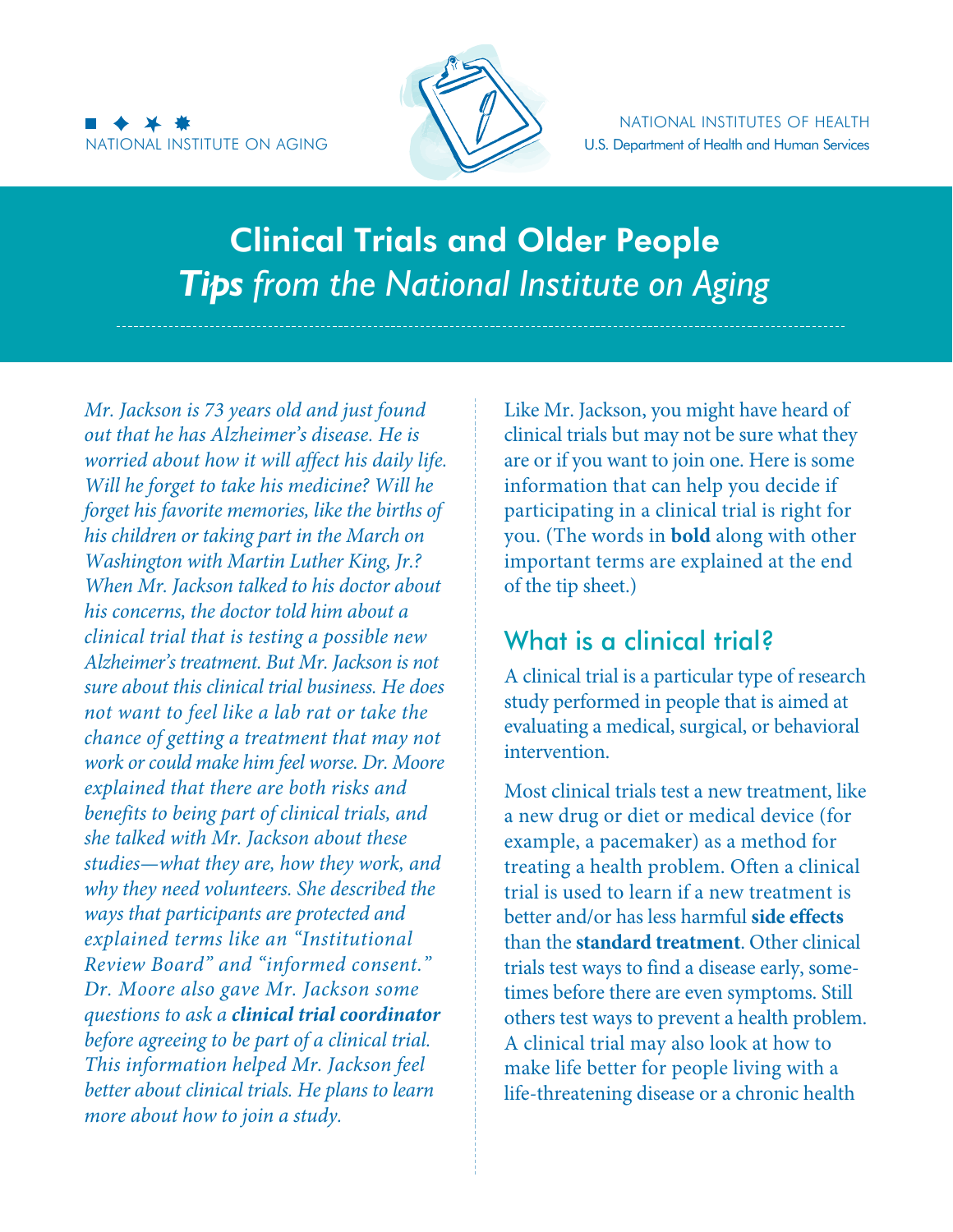problem. Clinical trials sometimes study the role of caregivers or support groups.

### Why would I participate in a clinical trial?

There are many reasons why people choose to join a clinical trial. Some join a trial because the treatments they have tried for their health problem did not work. Others participate because there is no treatment for their health problem. By being part of a clinical trial, participants may find out about new treatments before they are widely available. Some studies are designed for, or include, people who are healthy but want to help find ways to prevent a disease that may be common in their family.

Many people say participating in a clinical trial is a way to play a more active role in their own health care. Other people say they want to help researchers learn more about certain health problems. Whatever the motivation, when you choose to participate in a clinical trial, you become a partner in scientific discovery. And, your contribution can help future generations lead healthier lives. Major medical breakthroughs could not happen without the generosity of clinical trial participants—young and old.

#### Why do clinical trials need older and diverse participants?

It is important for clinical trials to have participants of different ages, sexes, races, and ethnicities. When research involves a group of people who are similar, the findings may not apply to or benefit

everyone. When clinical trials include diverse participants, the study results may have a much wider applicability.

Researchers need the participation of older people in their clinical trials so that scientists can learn more about how the new drugs, therapies, medical devices, surgical procedures, or tests will work for older people. Many older people have special health needs that are different from those of younger people. For example, as people age, their bodies may react differently to drugs. Older adults may need different dosages (or amounts) of a drug to have the right result. Also, some drugs may have different side effects in older people than younger people. Having seniors enrolled in drug trials helps researchers get the information they need to develop the right treatment for older people.

Researchers know that it may be hard for some older people to join a clinical trial. For example, if you have many health problems, can you participate in a trial that is looking at only one condition? If you are frail or have a disability, will you be strong enough to participate? If you no longer drive, how can you get to the study site? Talk to the clinical trial coordinator about your concerns. The research team may have already thought about some of the obstacles for older people and have a plan to make it easier for you to take part in the trial.

### What are the benefits and risks of a clinical trial?

You may ask yourself, "Why should I try something that researchers are not sure will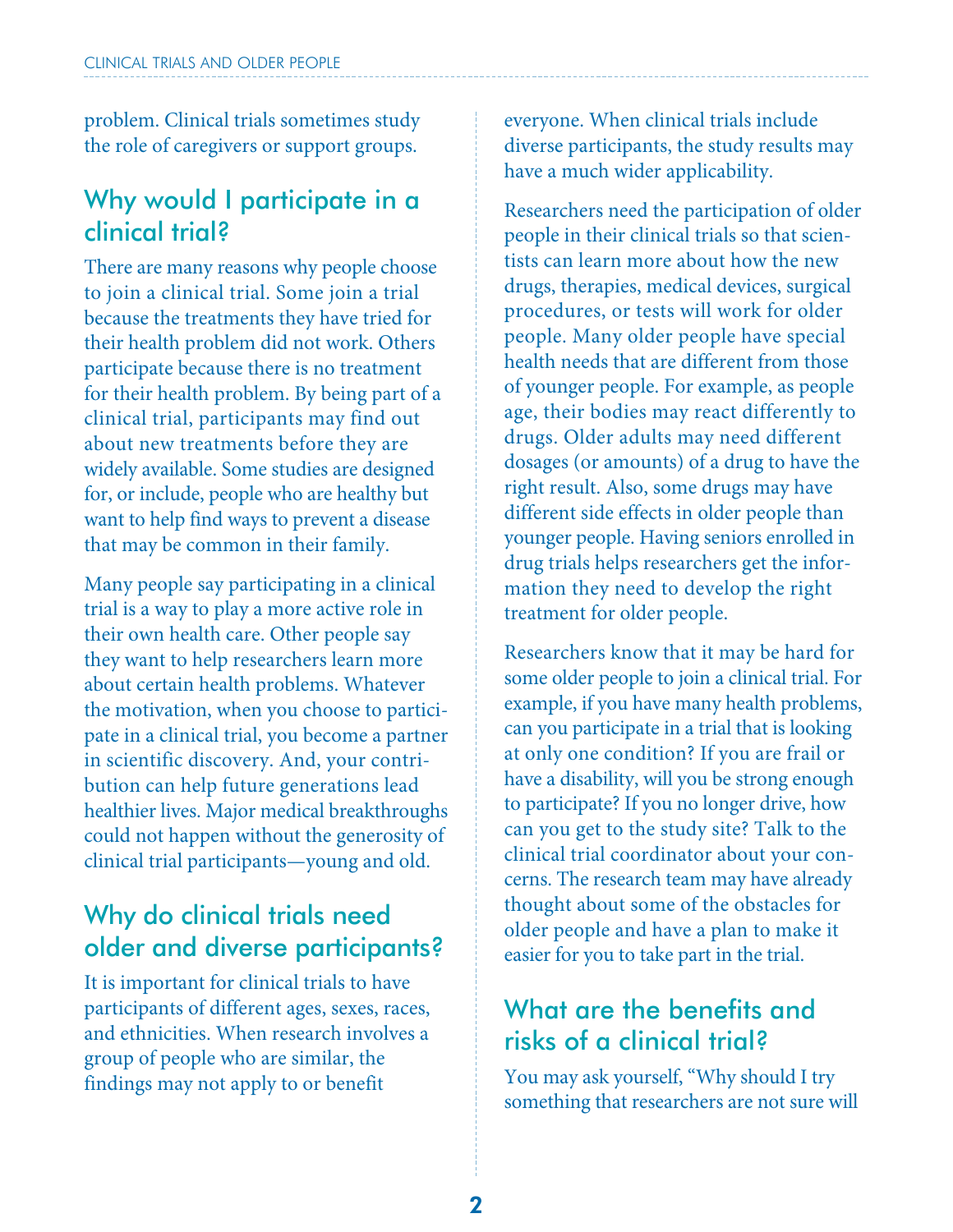work?" That is a good question. Being part of a clinical trial may have risks, but it may also have benefits.

BENEFITS of a clinical trial:

- You may get a new treatment for a disease before it is available to everyone.
- You play a more active role in your own health care.
- Researchers may provide you with medical care and more frequent health check-ups as part of your treatment.
- You may have the chance to help others get a better treatment for their health problems in the future.

Risks of a clinical trial:

- The new treatment may cause serious side effects.
- The new treatment may not work or it may not be better than the standard treatment.
- z You may NOT be part of the **treatment group (**or experimental group) that gets the new treatment—for example, a new drug or device. Instead you may be part of the **control group**, which means you get the standard treatment or no treatment (a **placebo**).
- The clinical trial could inconvenience you. For example, medical appointments could take a lot of time or you might be required to stay overnight or a few days in the hospital.

### If I choose to take part in a clinical trial, how will my safety be protected?

This is a very important question. The history of clinical research is not perfect. Based on many years of experience and learning, Congress has passed laws to protect study participants. Today, *every* **clinical investigator** is required to monitor and make sure that *every* participant is safe. These safeguards are an essential part of the research. Research abuses like the Tuskegee Syphilis Experiment, which began in 1932, before safeguards were in place, will NOT happen again.

Researchers are required to follow strict rules to make sure that participants are safe. These rules are enforced by the Federal Government. Each clinical trial also follows a careful study plan or **protocol** that describes what the researchers will do. The principal investigator, or head researcher, is responsible for making sure that the protocol is followed.

An Institutional Review Board, or IRB, at each study site must approve every clinical trial in the United States. The IRB is made up of doctors, scientists, and lay people, like yourself, who are dedicated to making sure that the study participants are not exposed to unnecessary risks. The people on the IRB regularly review the study and its results. They make sure that risks (or potential harm) to participants are as low as possible.

Along with the IRB, many clinical trials are closely supervised by a Data and Safety Monitoring Committee. The Committee is made up of experts in your condition who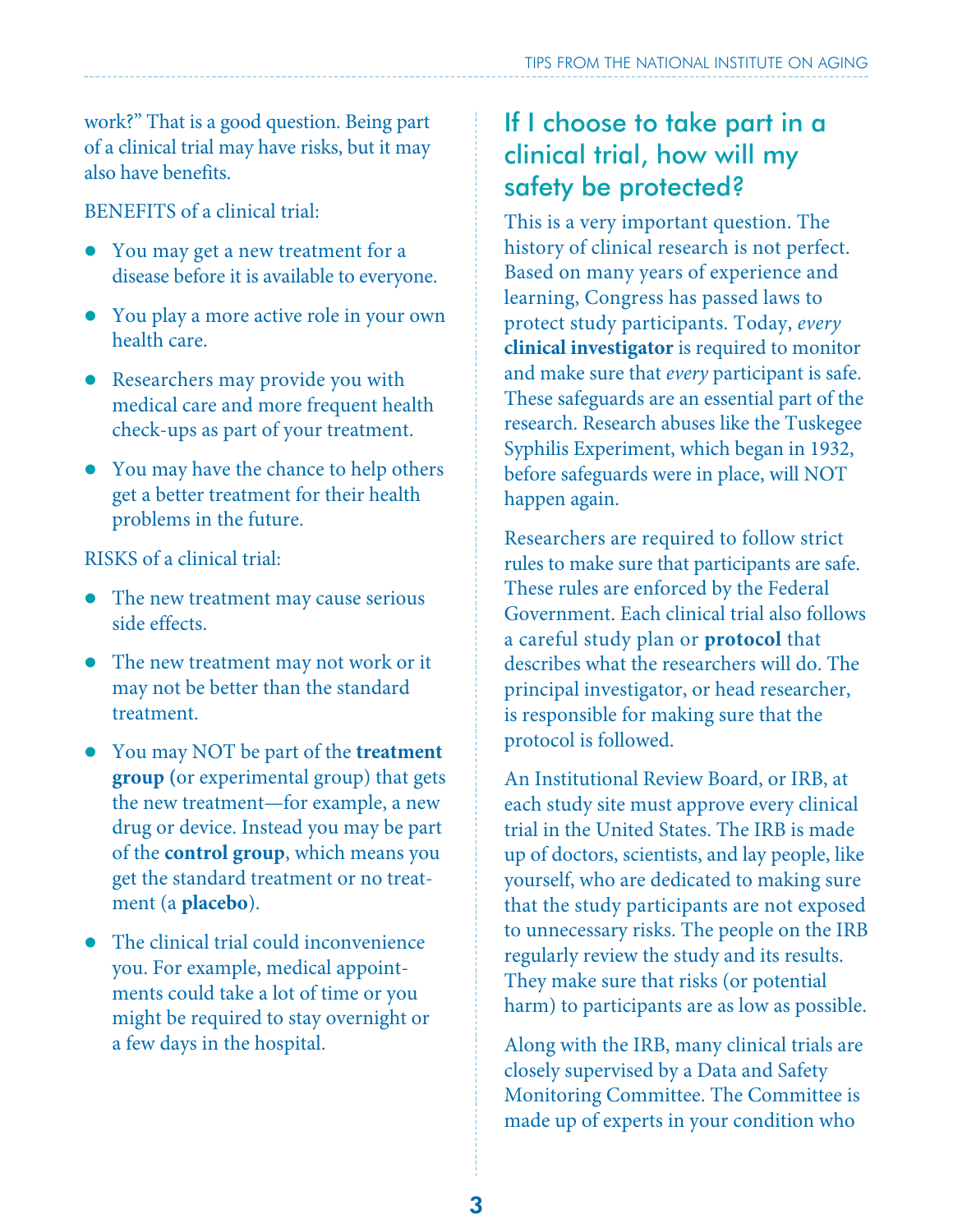periodically look at the results of the study as it is in progress. If they find that the experimental treatment is not working or is harming participants, they will stop the trial right away.

The informed consent process also helps protect participants. Before joining a clinical trial, you will be told what to expect as a participant and all the things that might happen. For example, someone from the research team will explain possible side effects or other risks of the treatment. As part of the informed consent process, you will have a chance to ask questions about the trial. The clinical trial coordinator will be happy to answer your questions. After getting all this information, you can think about whether or not you want to participate. If you decide to join the trial, you will be given an informed consent form to sign. By signing the form, you show that you have been told all the details and want to be part of the study. The informed consent form is NOT a contract. You can leave the trial at any time and for any reason without being judged or put in a difficult position regarding your medical care.

#### What questions should I ask before deciding if I want to take part in a clinical trial?

The following are some questions to ask the research team when thinking about a clinical trial. Write down any questions you might have and bring your list with you when you first meet with the research team.

- What is the purpose of the study? What is this study trying to find out?
- What will I have to do as a participant?
- What treatment or tests will I have? Will they hurt?
- What are the chances I will get the experimental treatment?
- What are the possible risks, side effects, and benefits of the study treatment compared to my current treatment?
- How will I know if the treatment is working?
- How will you protect my health while I am in the study?
- $\bullet$  What happens if my health problem gets worse during the study?
- How will the study affect my everyday life?
- How long will the clinical trial last?
- Where will the study take place? Will I have to stay in the hospital?
- Will you provide a way for me to get to the study site if I need it?
- Will being in the study cost me anything? If so, will I be reimbursed? Will my insurance cover my costs?
- Can I take my regular medicines while in the trial?
- Who will be in charge of my care while I am in the study? Will I be able to see my own doctor?
- Will you follow up on my health after the end of the study?
- Will you tell me the results of the study?
- Whom do I call if I have more questions?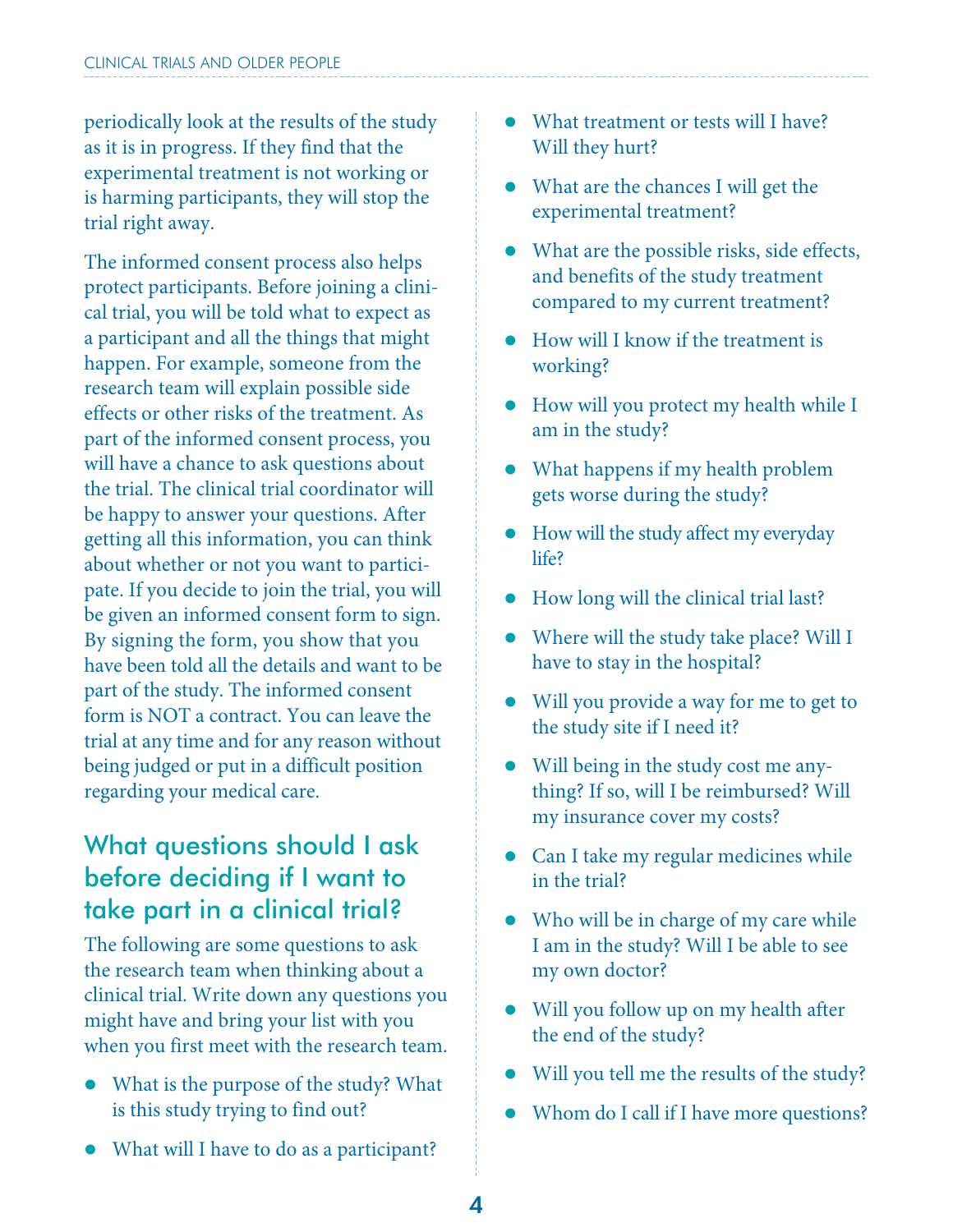# Where can I find a clinical trial?

There are many ways you can get help to find a clinical trial. You can talk to your doctor or other health care provider. Or, you can search on the National Institutes of Health website, *www.ClinicalTrials.gov.* Support groups with a focus on a particular condition sometimes have lists of clinical studies. Also, newspapers in large cities may have advertisements for clinical trials at nearby hospitals, clinics, or universities.

If you are interested in learning more about clinical research and older people, you may want to visit *www.NIHSeniorHealth.gov* and look at the "Participating in Clinical Trials" topic area.

### What is the next step after I find a clinical trial?

Once you find a study that you might want to join, contact the clinical trial or study coordinator. You can usually find this contact information in the description of the study. The first step is a screening appointment to see if you qualify to participate. This appointment also gives you a chance to ask your questions about the study.

Let your doctor know that you are thinking about joining a clinical trial. He or she may want to talk to the research team about your health to make sure the study is safe for you and to coordinate your care while you are in the study.

#### What are some helpful words to know?

Clinical investigator—a researcher who works on a clinical trial.

Clinical trial coordinator—sometimes referred to as the study coordinator or clinical research coordinator, this is often the title of the person you can contact with questions about the study or your participation.

**Control group**—the group of participants who get the placebo or standard treatment or no treatment at all. Not all clinical trials have a control group.

"Double blind" study—sometimes called a masked study, is one in which neither the researchers nor the participants know who is in the treatment group and who is in the control group until the study is over.

Inclusion and exclusion criteria—the factors that researchers use to decide who can or cannot take part in the clinical trial. Criteria may include age, sex, type and stage of the disease, and other health problems.

**Phases**—clinical trials are organized by four phases or types. Each phase helps scientists answer different questions about the treatment. The first three phases must be completed for a new drug or device to be approved by the FDA (U.S. Food and Drug Administration). After it has been approved for a specific use, the last phase of research looks at different uses for a drug or device.

**Placebo**—a pill or other treatment that looks like the treatment or drug being tested, but has no medicine in it. A placebo is sometimes called a "sugar pill." Researchers may compare what happens to people using the experimental treatment with what happens to those on the placebo.